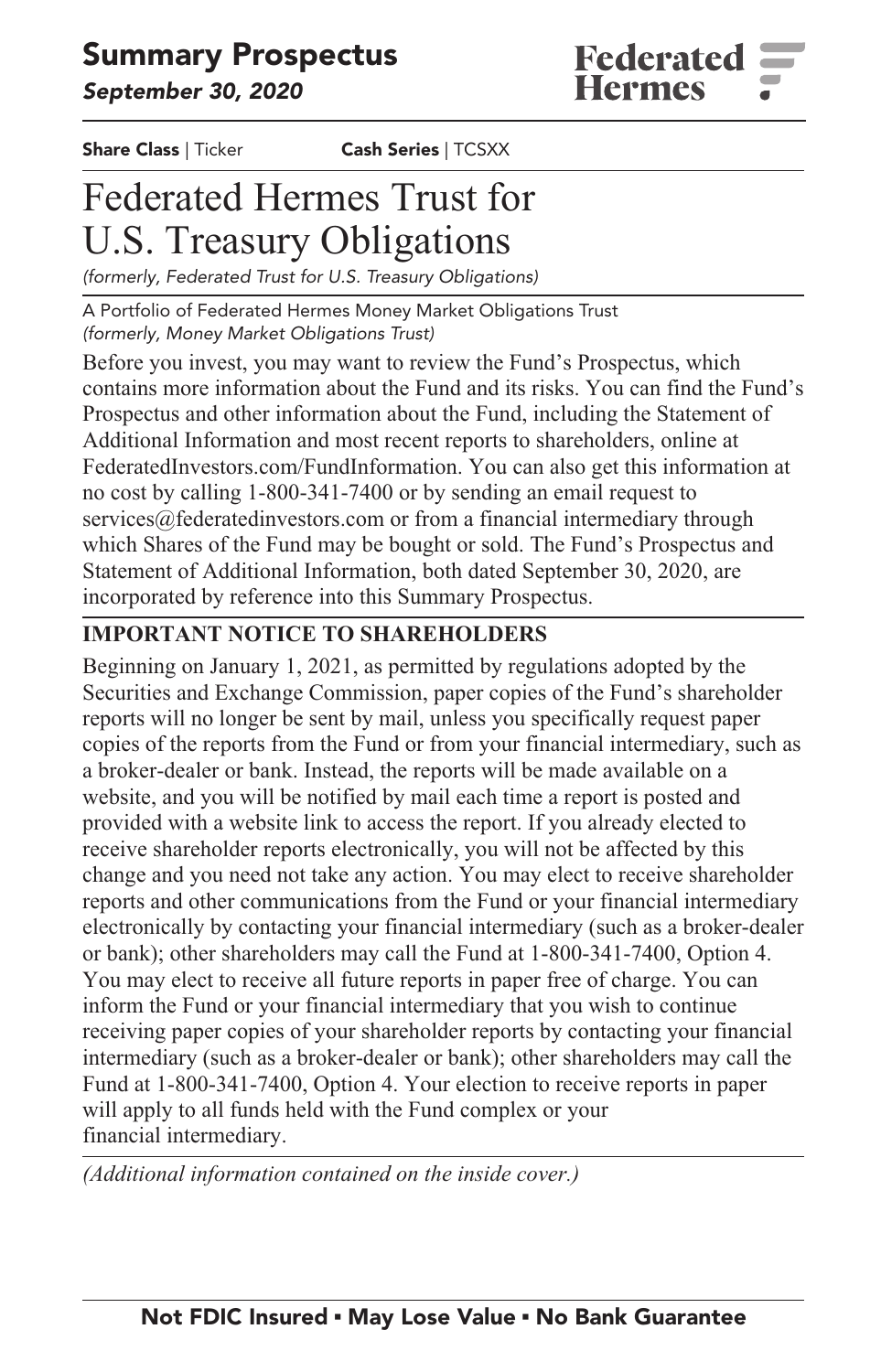**A money market mutual fund seeking stability of principal and current income consistent with stability of principal by investing in a portfolio of U.S. Treasury securities maturing in 397 days or less and repurchase agreements collateralized fully by U.S. Treasury securities.**

**As with all mutual funds, the Securities and Exchange Commission (SEC) has not approved or disapproved these securities or passed upon the adequacy of this Prospectus. Any representation to the contrary is a criminal offense.**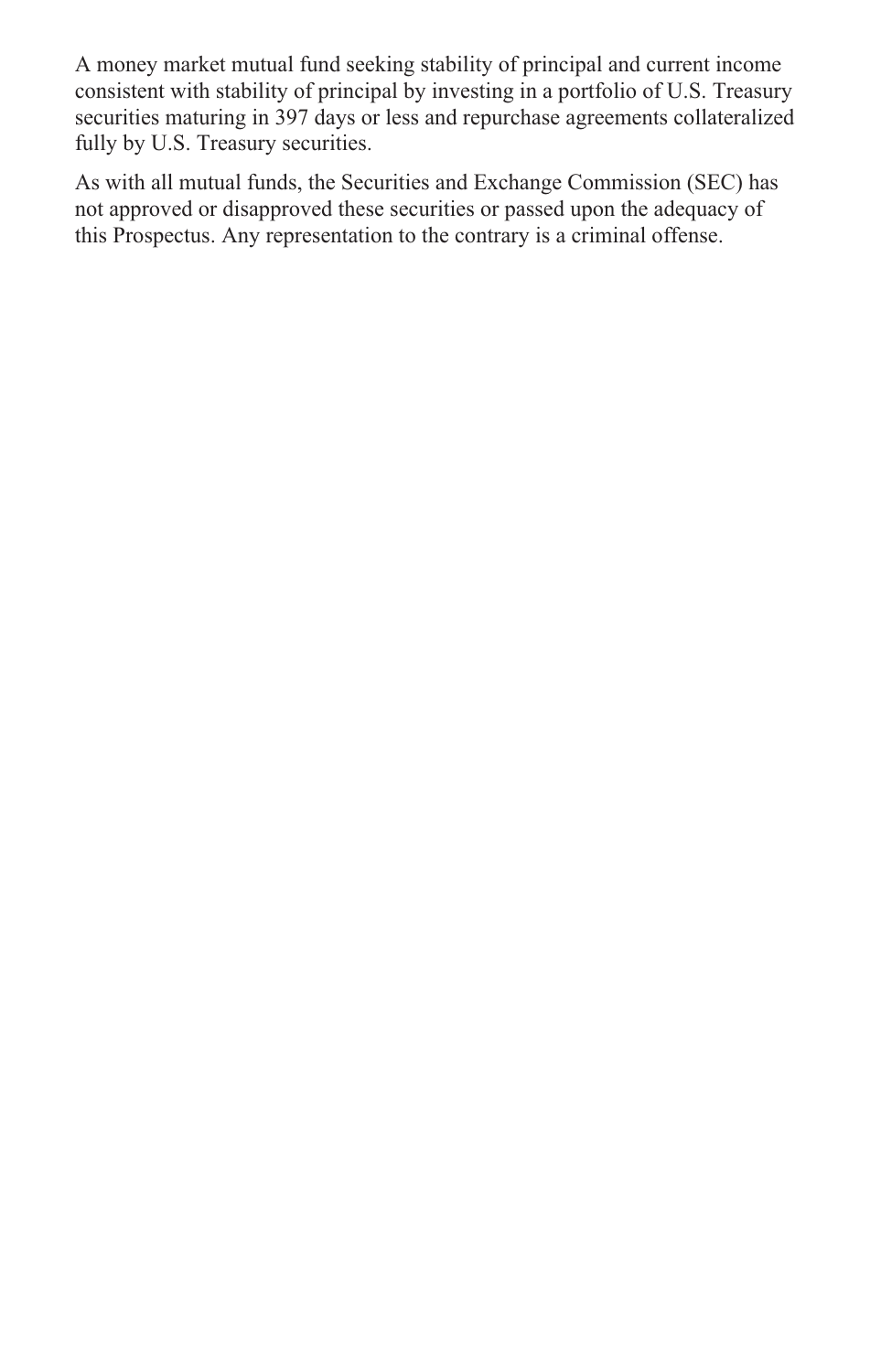# **Fund Summary Information – Cash Series Shares**

# **Federated Hermes Trust for U.S. Treasury Obligations (the "Fund")**

# **RISK/RETURN SUMMARY: INVESTMENT OBJECTIVE**

**The Fund is a money market fund that seeks to maintain a stable net asset value (NAV) of \$1.00 per Share. The Fund's investment objective is to provide stability of principal and current income consistent with stability of principal.**

## **RISK/RETURN SUMMARY: FEES AND EXPENSES**

**This table describes the fees and expenses that you may pay if you buy and hold Cash Series Shares (CS) of the Fund.**

| Shareholder Fees (fees paid directly from your investment)                            |      |
|---------------------------------------------------------------------------------------|------|
| Maximum Sales Charge (Load) Imposed on Purchases (as a percentage of offering price)  | None |
| Maximum Deferred Sales Charge (Load) (as a percentage of original purchase price or   |      |
| Maximum Sales Charge (Load) Imposed on Reinvested Dividends (and other Distributions) |      |
|                                                                                       |      |
|                                                                                       |      |

### **Annual Fund Operating Expenses (expenses that you pay each year as a percentage of the value of your investment)**

| Total Annual Fund Operating Expenses After Fee Waivers and/or Expense Reimbursements  1.05% |  |
|---------------------------------------------------------------------------------------------|--|

**1 The Adviser and certain of its affiliates, on their own initiative, have agreed to waive certain amounts of their respective fees and/or reimburse expenses. Total annual fund operating expenses (excluding acquired fund fees and expenses, extraordinary expenses, interest expense and proxy-related expenses paid by the Fund, if any) paid by the Fund's CS class (after the voluntary waivers and/or reimbursements) will not exceed 1.05% (the "Fee Limit") up to but not including the later of (the "Termination Date"): (a) October 1, 2021; or (b) the date of the Fund's next effective Prospectus. While the Adviser and its affiliates currently do not anticipate terminating or increasing these arrangements prior to the Termination Date, these arrangements may only be terminated or the Fee Limit increased prior to the Termination Date with the agreement of the Fund's Board of Trustees.**

# **Example**

**This Example is intended to help you compare the cost of investing in the Fund with the cost of investing in other mutual funds.**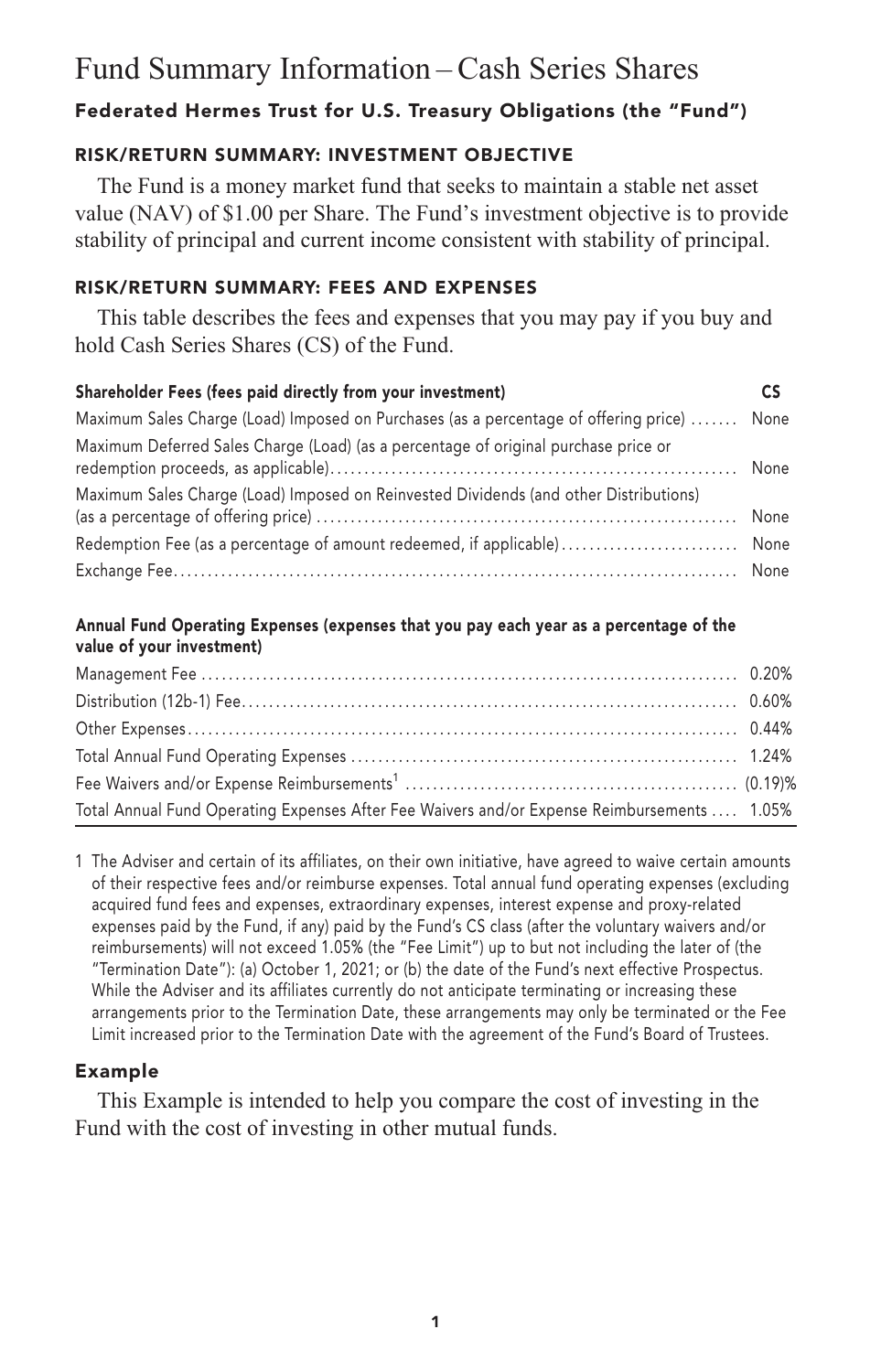**The Example assumes that you invest \$10,000 for the time periods indicated and then redeem all of your Shares at the end of those periods. The Example also assumes that your investment has a 5% return each year and that the operating expenses are as shown in the table above and remain the same. Although your actual costs and returns may be higher or lower, based on these assumptions your costs would be:**

| 1 Year   | 126<br>¢  |
|----------|-----------|
| 3 Years  | 393<br>¢  |
| 5 Years  | 681<br>\$ |
| 10 Years | \$1,500   |

#### **RISK/RETURN SUMMARY: INVESTMENTS, RISKS AND PERFORMANCE**

#### **What are the Fund's Main Investment Strategies?**

**The Fund invests in a portfolio of U.S. Treasury securities maturing in 397 days or less and repurchase agreements collateralized fully by U.S. Treasury securities. The Fund may also hold cash.**

**In pursuing its investment objective and implementing its investment strategies, the Fund will comply with Rule 2a-7 under the Investment Company Act of 1940 ("Rule 2a-7").**

**The Fund will operate as a "government money market fund," as such term is defined in or interpreted under Rule 2a-7 under the Investment Company Act of 1940, as amended (the "1940 Act"). "Government money market funds" are required to invest at least 99.5% of their total assets: in (i) cash; (ii) securities issued or guaranteed by the United States or certain U.S. government agencies or instrumentalities; and/or (iii) repurchase agreements that are collateralized fully. Government money market funds are exempt from requirements that permit money market funds to impose a liquidity fee and/or temporary redemption gates.**

**The Fund has not elected to be subject to the liquidity fees and gates requirement at this time.**

**The Fund will invest its assets so that at least 80% of its net assets (plus any borrowings for investment purposes) are invested in U.S. Treasury investments. The Fund will notify shareholders at least 60 days in advance of any change in its investment policy that would enable the Fund to normally invest less than 80% of its net assets (plus any borrowings for investment purposes) in U.S. Treasury investments.**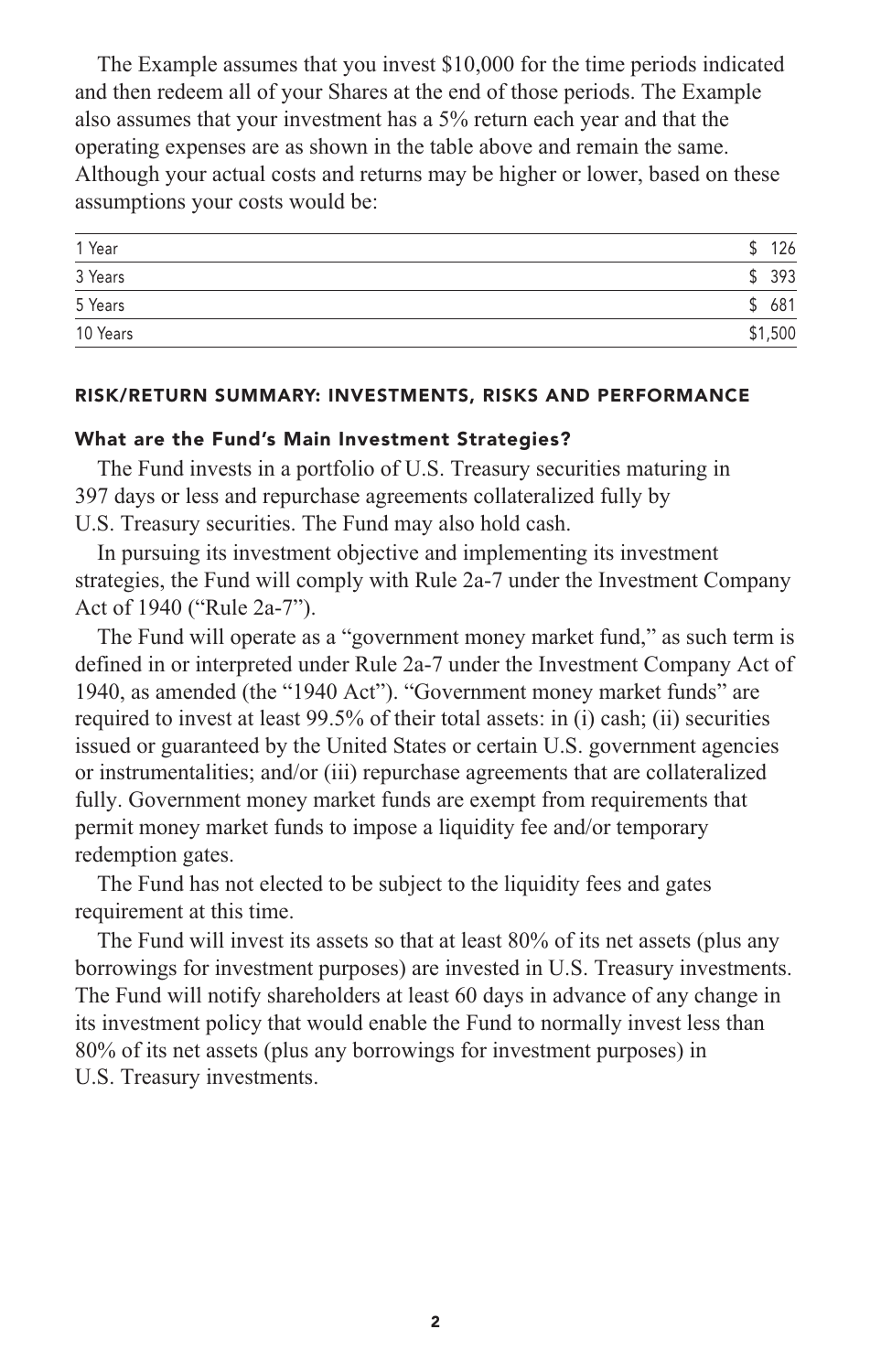## **What are the Main Risks of Investing in the Fund?**

**All mutual funds take investment risks. Therefore, even though the Fund is a money market fund that seeks to maintain a stable NAV, it is possible to lose money by investing in the Fund. The primary factors that may negatively impact the Fund's ability to maintain a stable NAV, delay the payment of redemptions by the Fund, or reduce the Fund's daily dividends include:**

- **■ Interest Rate Risk. Prices of fixed-income securities generally fall when interest rates rise. Recent and potential future changes in monetary policy made by central banks and/or their governments are likely to affect the level of interest rates.**
- **■ Risk Related to the Economy. The value of the Fund's portfolio may decline in tandem with a drop in the overall value of the markets in which the Fund invests and/or other markets. Economic, political and financial conditions, industry or economic trends and developments or public health risks, such as epidemics or pandemics, may, from time to time, and for varying periods of time, cause the Fund to experience volatility, illiquidity, shareholder redemptions, or other potentially adverse effects.**
- **Counterparty Credit Risk.** A party to a transaction involving the Fund may **fail to meet its obligations. This could cause the Fund to lose money or to lose the benefit of the transaction or prevent the Fund from selling or buying other securities to implement its investment strategies.**
- **■ Risk Associated with Investing Share Purchase Proceeds. On days during which there are net purchases of Fund Shares, the Fund must invest the proceeds at prevailing market yields or hold cash. If the Fund holds cash, or if the yield of the securities purchased is less than that of the securities already in the portfolio, the Fund's yield will likely decrease. Conversely, net purchases on days on which short-term yields rise will likely cause the Fund's yield to increase. In the event of significant changes in short-term yields or significant net purchases, the Fund retains the discretion to close to new investments. However, the Fund is not required to close, and no assurance can be given that this will be done in any given circumstance.**
- **■ Risk Associated with use of Amortized Cost. In the unlikely event that the Fund's Board of Trustees ("Board") were to determine, pursuant to Rule 2a-7, that the extent of the deviation between the Fund's amortized cost per Share and its market-based NAV per Share may result in material dilution or other unfair results to shareholders, the Board will cause the Fund to take such action as it deems appropriate to eliminate or reduce to the extent practicable such dilution or unfair results.**
- **Additional Factors Affecting Yield.** There is no guarantee that the Fund **will provide a certain level of income or that any such income will exceed the rate of inflation. Further, the Fund's yield will vary.**
- **Technology Risk.** The Adviser uses various technologies in managing the **Fund, consistent with its investment objective(s) and strategy described in this Prospectus. For example, proprietary and third-party data and systems are utilized to support decision making for the Fund. Data imprecision,**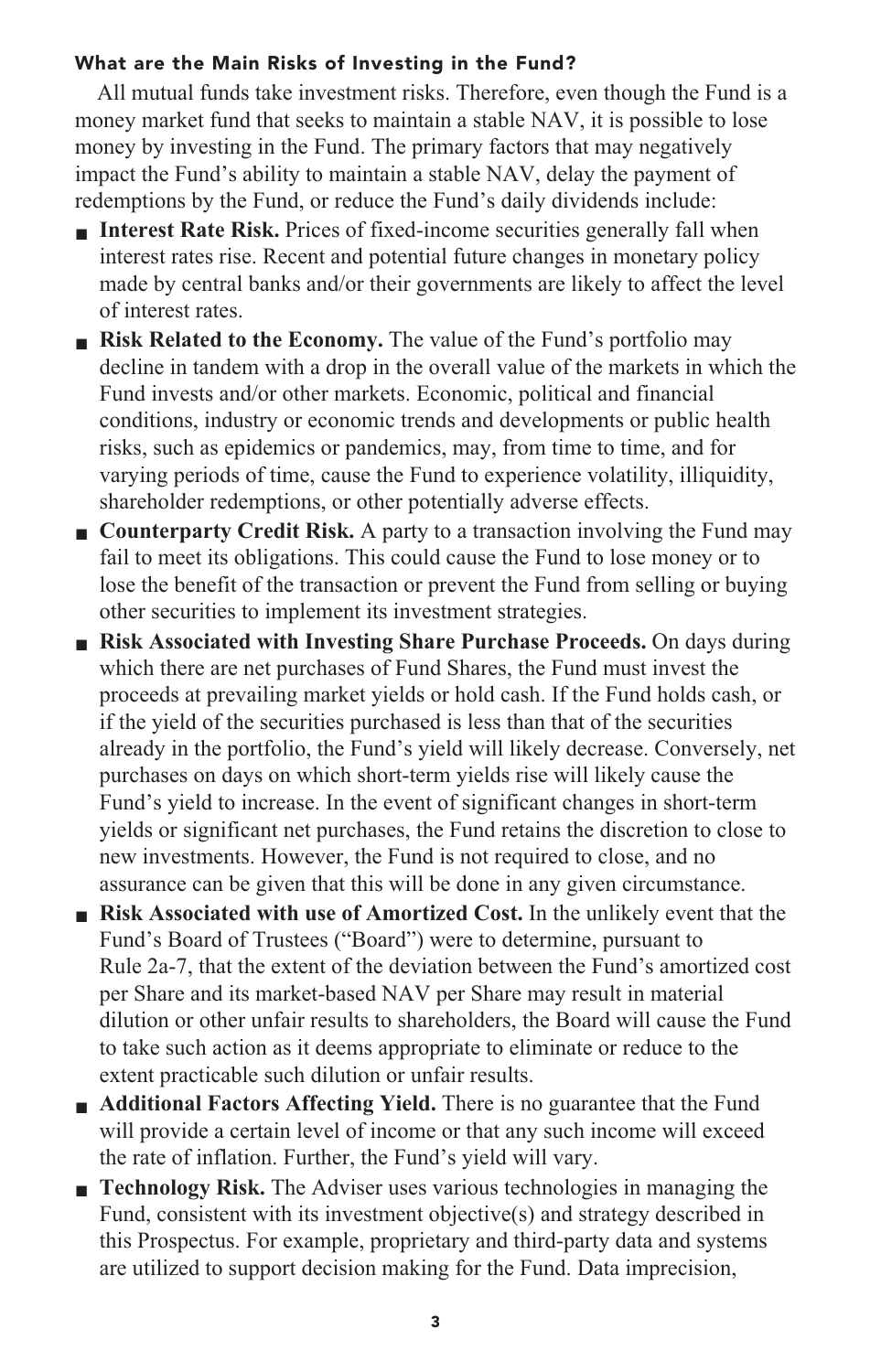**software or other technology malfunctions, programming inaccuracies and similar circumstances may impair the performance of these systems, which may negatively affect Fund performance.**

**You could lose money by investing in the Fund. Although the Fund seeks to preserve the value of your investment at \$1.00 per share, it cannot guarantee it will do so. An investment in the Fund is not insured or guaranteed by the Federal Deposit Insurance Corporation or any other government agency. The Fund's sponsor has no legal obligation to provide financial support to the Fund, and you should not expect that the sponsor will provide financial support to the Fund at any time.**

#### **PERFORMANCE: BAR CHART AND TABLE**

#### **Risk/Return Bar Chart**

**The bar chart and performance table below reflect historical performance data for the Fund and are intended to help you analyze the Fund's investment risks in light of its historical returns. The bar chart shows the variability of the Fund's CS class total returns on a calendar year-by-year basis. The Average Annual Total Return Table shows returns** *averaged* **over the stated periods.** *The Fund's performance will fluctuate, and past performance (before and after taxes) is not necessarily an indication of future results.* **Updated performance information for the Fund is available under the "Products" section at [FederatedInvestors.com](https://www.federatedinvestors.com/home.do) or by calling 1-800-341-7400.**

**2% Federated Hermes Trust for U S Treasury Obligations - CS Class**



**The Fund's CS class total return for the six-month period from January 1, 2020 to June 30, 2020, was 0.11%.**

**Within the periods shown in the bar chart, the Fund's CS class highest quarterly return was 0.35% (quarter ended June 30, 2019). Its lowest quarterly return was 0.00% (quarter ended September 30, 2017).**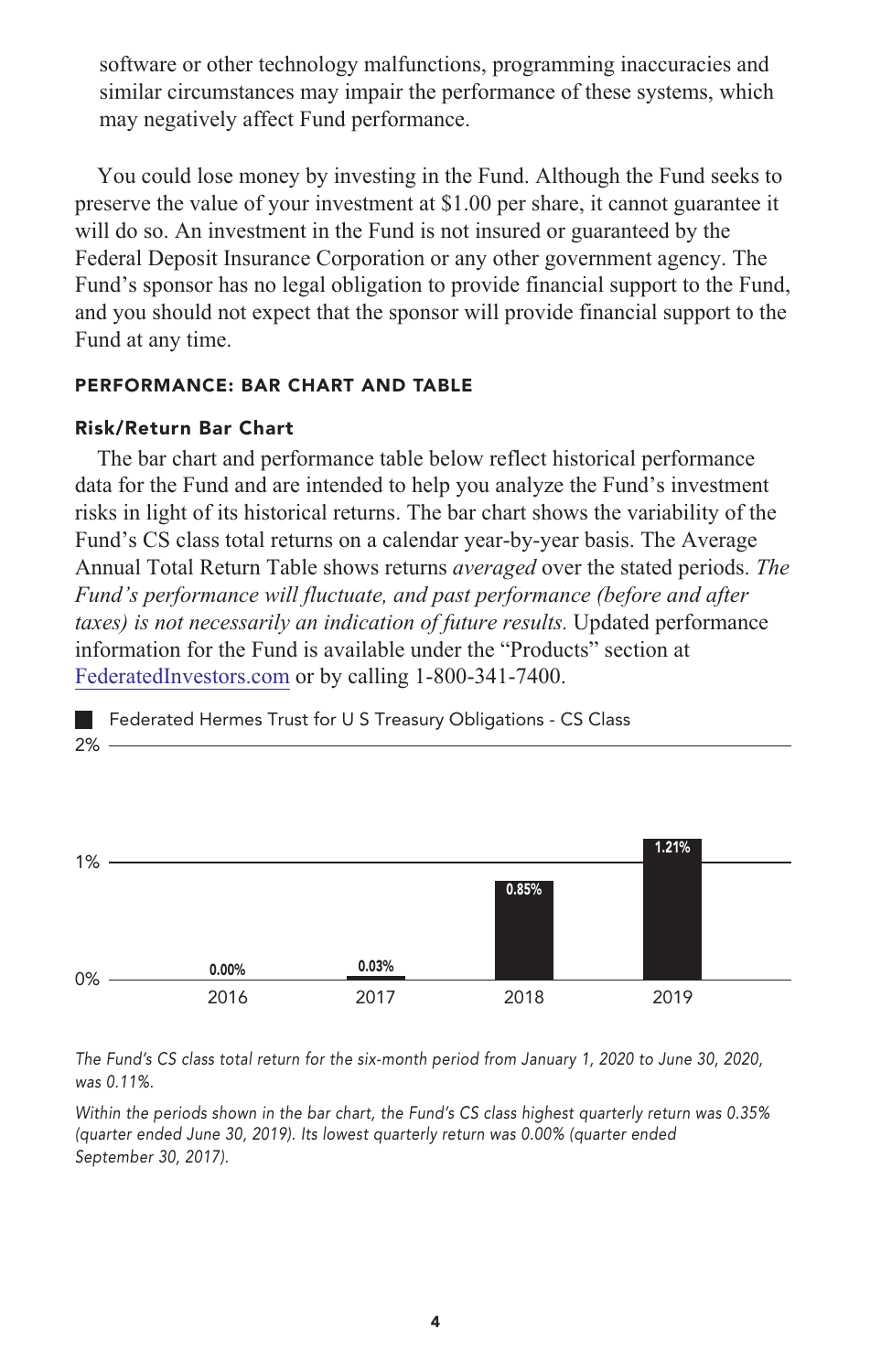#### **Average Annual Total Return Table**

**The following table represents the Fund's CS class Average Annual Total Returns for the calendar period ended December 31, 2019.**

| <b>Share Class</b>           | 1 Year | <b>Since</b><br>Inception |
|------------------------------|--------|---------------------------|
| Inception Date: June 2, 2015 |        |                           |
| CS:                          | 1.21%  | 0.46%                     |

**The Fund's CS class 7- Day Net Yield as of December 31, 2019, was 0.64%. You may go to [FederatedInvestors.com](https://www.federatedinvestors.com/home.do) or call the Fund at 1-800-341-7400 for the current 7-Day Net Yield.**

#### **FUND MANAGEMENT**

**The Fund's Investment Adviser is Federated Investment Management Company.**

#### **PURCHASE AND SALE OF FUND SHARES**

**The minimum initial investment amount for the Fund's CS class is generally \$10,000 and \$250 for subsequent investments. Certain types of accounts are eligible for lower minimum investments. The minimum investment amount for Systematic Investment Programs is \$50.**

**You may purchase, redeem or exchange Shares of the Fund on any day the New York Stock Exchange (NYSE) is open. Shares may be purchased through a financial intermediary or directly from the Fund, by wire or by check. Please note that certain purchase restrictions may apply. Redeem or exchange Shares through a financial intermediary or directly from the Fund by telephone at 1-800-341-7400 or by mail.**

#### **TAX INFORMATION**

**The Fund's distributions are taxable as ordinary income or capital gains except when your investment is through a 401(k) plan, an Individual Retirement Account or other tax-advantaged investment plan.**

# **PAYMENTS TO BROKER-DEALERS AND OTHER FINANCIAL INTERMEDIARIES**

**If you purchase the Fund through a broker-dealer or other financial intermediary (such as a bank), the Fund and/or its related companies may pay the intermediary for the sale of Fund Shares and related services. These payments may create a conflict of interest by influencing the broker-dealer or other intermediary and your salesperson to recommend the Fund over another investment. Ask your salesperson or visit your financial intermediary's website for more information.**